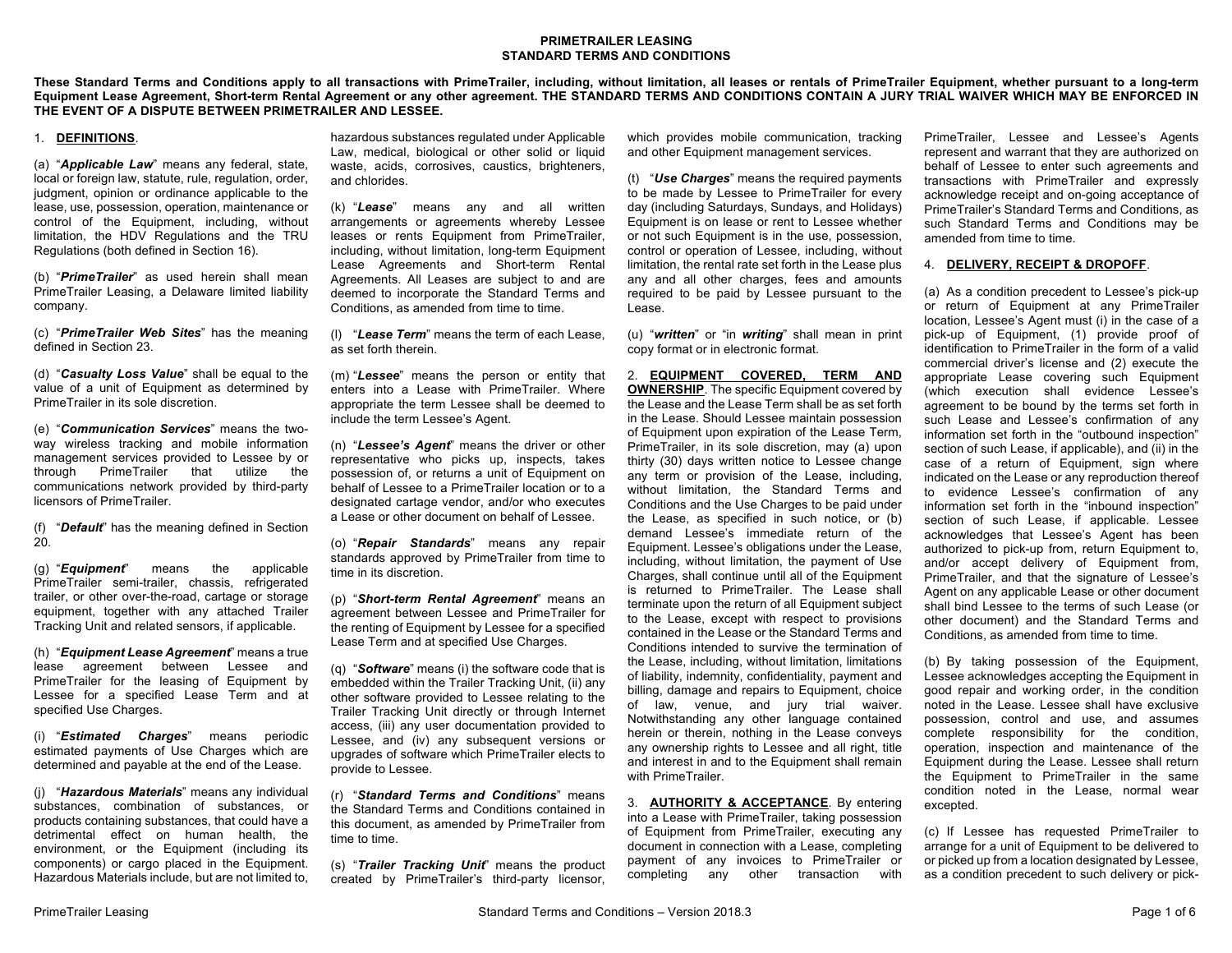up, Lessee's Agent must sign the applicable Lease and/or other documentation provided by the cartage vendor. In the event of delivery of a unit of Equipment to Lessee, PrimeTrailer's inspection of the Equipment at PrimeTrailer's branch location prior to delivery of the Equipment to Lessee shall be conclusive evidence of the condition of the Equipment at the time of commencement of the Lease, and in the event of pick-up of Equipment from Lessee, PrimeTrailer's inspection of the Equipment following delivery of the Equipment to PrimeTrailer's branch location shall be conclusive evidence of the condition of the Equipment upon its return.

(d) Lessee shall redeliver a unit of Equipment at Lessee's expense to the Return Location specified in the Lease. If Lessee returns a unit of Equipment to a branch other than its designated Return Location, Lessee shall pay PrimeTrailer's then applicable drop fee as compensation for the costs associated with the failure to return the unit to its Return Location.

5. **COMMUNICATION SERVICES**. If a Trailer Tracking Unit is installed on a unit of Equipment rented or leased by Lessee from PrimeTrailer, PrimeTrailer hereby grants to Lessee a nonexclusive, non-transferable and limited sublicense to use the Software subject to the conditions and restrictions of the Lease and the Standard Terms and Conditions solely for the purpose of utilizing the Trailer Tracking Unit and related Communication Services to monitor Equipment leased from PrimeTrailer. Lessee agrees to use the Software only in connection with Lessee's use of the Communication Services, and shall not copy the Software or provide the Software or access to the Software to any thirdparty. Lessee agrees that it will not reverse engineer, decompile or disassemble the Trailer Tracking Unit or Software. In addition, PrimeTrailer grants to Lessee a non-exclusive, nontransferable, limited sub-license to access the Communication Services for use with the Trailer Tracking Unit. PrimeTrailer reserves the right to terminate the Communication Services, and the sub-licenses granted pursuant to this Section 5, at any time on thirty (30) days advance notice to Lessee. Lessee acknowledges that disruption of Communication Services may occur from time to time for maintenance and other reasons beyond the control of PrimeTrailer. Lessee hereby releases PrimeTrailer and all of its licensors, and the underlying wireless services carrier from all liability relating to such disruption. If, and only if, Use Charges relating to the Communication Services are billed separately to Lessee as part of the total Use Charges for the Equipment, Lessee's sole remedy for any disruption or failure of the

Communication Services shall be that portion of the Use Charges paid by Lessee for Communication Services relating to the period of service during which such failure or disruption occurred, provided that such disruption or failure is not corrected by PrimeTrailer within thirty (30) days after receiving written notice from Lessee of such failure or disruption.

# 6. **PAYMENT**.

(a) Lessee agrees to pay all Use Charges for Equipment that Lessee rents or leases from PrimeTrailer. These Use Charges may include, but are not limited to:

(i) Rental Charges. Lessee shall pay PrimeTrailer the rental charges for the rent or lease of a unit of Equipment, as specified in the Lease.

(ii) Mileage Charges. Lessee shall pay PrimeTrailer mileage charges for actual miles traveled by a unit of Equipment as specified in the Lease. Miles traveled will be measured by a hubodometer attached to each unit of Equipment. A reading of the hubodometer will be taken by PrimeTrailer at the time of a unit's delivery or pickup, and a similar reading will be taken by PrimeTrailer upon return of the unit to PrimeTrailer. In the event the hubodometer on a unit of Equipment is missing or fails to function properly, Lessee shall pay PrimeTrailer a mileage charge based on the average miles traveled by similar units leased or rented by Lessee from PrimeTrailer or the average miles traveled by similar units of Equipment leased or rented from PrimeTrailer generally, as determined by PrimeTrailer in its sole discretion.

(iii) Refrigeration Unit Charges. Lessee shall pay PrimeTrailer a refrigeration charge for engine hours used on any refrigerated unit of Equipment as specified in the Lease. Engine hours will be measured by an hour meter attached to each refrigerated unit of Equipment. A reading of the hour meter will be taken by PrimeTrailer at the time of delivery to or pick-up of a unit of Equipment by Lessee, and a similar reading will be taken by PrimeTrailer upon return of the unit of Equipment to PrimeTrailer. In the event the hour meter for a unit of Equipment is missing or fails to function properly, Lessee shall pay PrimeTrailer a refrigeration charge for engine hours based on the average engine hours historically used on similar units of Equipment leased or rented from PrimeTrailer, as determined by PrimeTrailer in its sole discretion.

(iv) Tire Wear. Lessee shall pay PrimeTrailer a charge for tire wear as specified in the Lease. The tread depth of each tire will be measured by PrimeTrailer in thirty-seconds (1/32nds) of an inch increments at the time of delivery to or pick-up by Lessee. A similar measurement will be made by PrimeTrailer upon return of the unit of Equipment to PrimeTrailer. Tire depth will be measured at the lowest point of remaining tire tread.

(v) Brake Wear. Lessee shall pay PrimeTrailer a charge for brake lining wear as specified in the Lease. The brake lining for each wheel end will be measured by PrimeTrailer in one-eighth (1/8th) of an inch increments at the time of delivery to or pick-up by Lessee. A similar measurement will be made by PrimeTrailer upon return of the unit of Equipment to PrimeTrailer.

(b) Unless otherwise specified in the Lease, Use Charges shall commence on the date Equipment is picked-up or delivered to Lessee. Use Charges shall continue until the Equipment is returned to PrimeTrailer at the Return Location set forth in the Lease, in the same condition as when received, normal wear excepted, or until payment of the Casualty Loss Value.

(c) Use Charges are based on a calendar month billing period unless otherwise specified. Unless otherwise stated in the Lease, in the event of return of the Equipment to PrimeTrailer prior to the expiration of the billing period in effect at the time of return, Use Charges for the final partial billing period shall be adjusted to the appropriate weekly and daily rate, as applicable.

(d) PrimeTrailer shall periodically invoice Lessee for all Use Charges incurred pursuant to the Lease. PrimeTrailer shall have the right, but no obligation, to provide all invoices electronically via the PrimeTrailer Web Sites. Each invoice shall be paid by Lessee within ten (10) days from the date of such invoice, after which time such invoice shall be overdue.

(e) Lessee shall make all payments in U.S. currency (i) to the lockbox address provided by PrimeTrailer, (ii) to PrimeTrailer's designated payment account via electronic funds transfer, or (iii) via pre-authorized payment collected by PrimeTrailer from Lessee's designated account. Lessee shall not deliver any payments to any PrimeTrailer location. Interest equal to the lesser of 18% per annum or the maximum rate permitted by law shall be added to all overdue invoices. If Lessee provides PrimeTrailer with a check, or authorizes PrimeTrailer to collect payments through a pre-authorized payment, electronic payment, or any other form of payment that is

returned due to insufficient funds or declines, Lessee shall pay PrimeTrailer a processing fee of \$100.00 for each such occurrence.

#### 7. **EQUIPMENT MAINTENANCE AND USE**.

(a) Lessee is responsible for determining whether the Equipment it rents or leases from PrimeTrailer is fit and sufficient for the designated purpose for which Lessee intends to utilize such Equipment.

(b) During the Lease, Lessee (i) is responsible for the condition, operation, inspection and maintenance of the Equipment, (ii) shall operate the Equipment in conformance with Applicable Law, (iii) shall maintain the Equipment, at Lessee's own expense in accordance with Applicable Law and the Repair Standards, in good condition, free from defects and fit for its designated purpose, (iv) shall promptly notify PrimeTrailer regarding any mechanical failure or problem, and (v) is responsible for all damage to the Equipment. Lessee shall return all Equipment to PrimeTrailer in the same condition as when received, normal wear excepted.

(c) Lessee shall not (i) use the Equipment for the transportation or storage of any unprotected Hazardous Materials, (ii) permit the Equipment to be contaminated by any Hazardous Materials, or (iii) permit the Equipment to be used to transport Hazardous Materials in violation of Applicable Law. Lessee shall promptly notify PrimeTrailer if it becomes aware of the use of the Equipment for such purposes, the contamination of the Equipment by any Hazardous Materials, or the violation of any Applicable Law regarding the transportation of any Hazardous Materials in the Equipment. If Lessee notifies PrimeTrailer or PrimeTrailer determines that unprotected Hazardous Materials were placed in, or Hazardous Materials have contaminated or damaged the Equipment, PrimeTrailer may, in its sole discretion, (i) require Lessee to immediately pay PrimeTrailer the Casualty Loss Value of the Equipment; (ii) require Lessee, at Lessee's sole expense, to repair, restore and/or decontaminate the Equipment and provide proof of such repair, restoration and/or decontamination, including without limitation, methodology and pre and post decontamination sampling results and any other inspection or testing PrimeTrailer deems necessary to perform; or (iii) repair, restore and/or decontaminate the Equipment, in which case Lessee shall be liable to PrimeTrailer for the total estimated or actual cost to repair, restore and/or decontaminate the Equipment, as determined by PrimeTrailer in its sole discretion.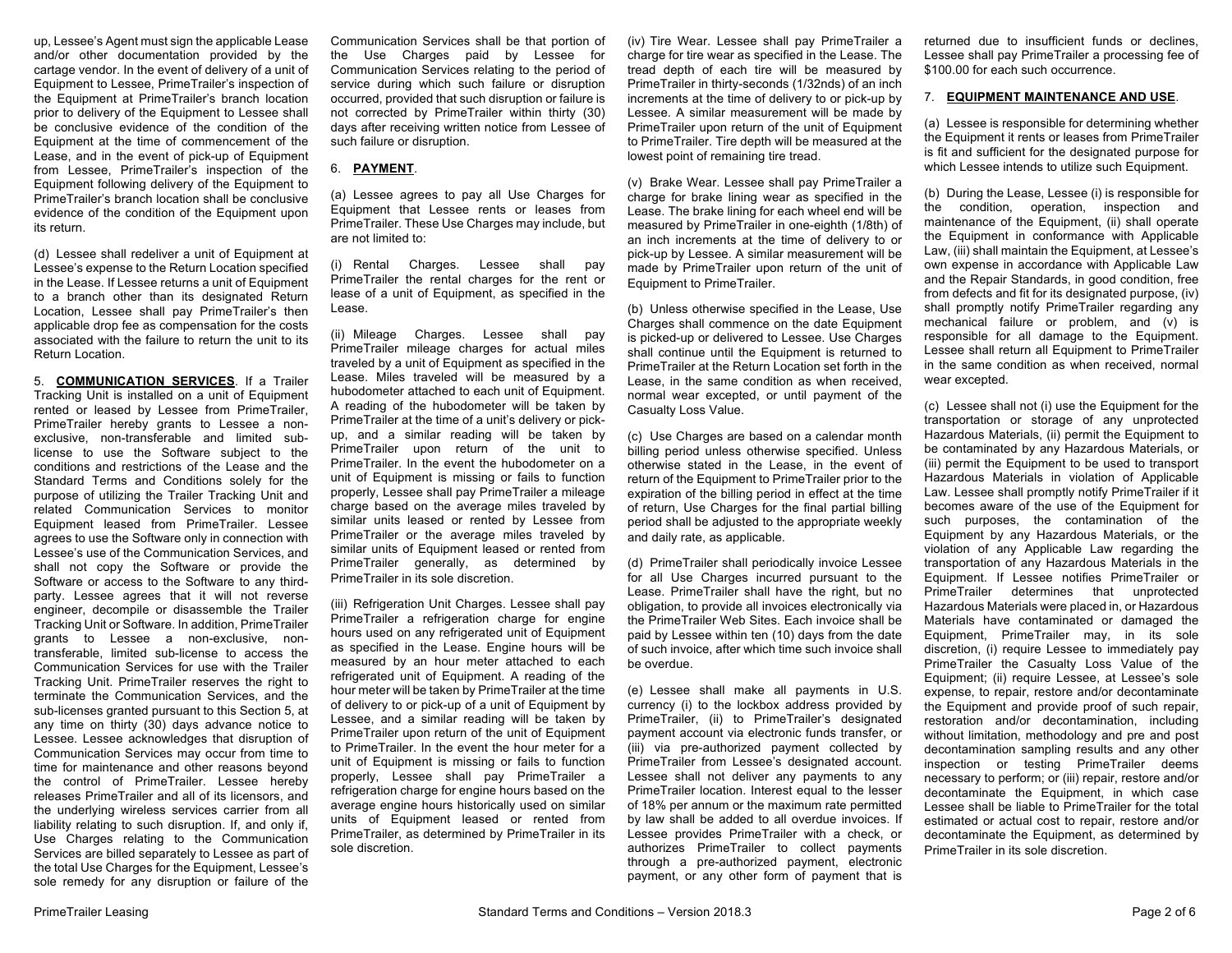(d) Lessee shall not remove, obscure or alter any identification marks on the Equipment. Prior to Lessee's return of the Equipment to PrimeTrailer, all identification marks or logos applied to the Equipment by or for Lessee shall be removed and the surface restored at Lessee's expense. Subject only to the provisions of Section 16(c), Lessee shall not make any structural alterations to the Equipment.

(e) Unless the terms of the Lease state otherwise, and except as provided below, upon Lessee making the Equipment available at a PrimeTrailer location at six (6) month or twenty five thousand (25,000) mile intervals, whichever comes first, PrimeTrailer shall conduct a periodic inspection of the Equipment in conformance with the requirements of 49 C.F.R. Part 396.17 and provide, at its expense, replacement tires, brakes, lights, lubricants and any other parts worn due to normal wear as needed; provided, however, that Lessee shall be responsible for all expenses relating to replacement tires, brakes, lights, lubricants and any other parts which are broken, inoperable or worn for reasons other than normal wear, including, without limitation, the action or inaction of Lessee. The foregoing shall not apply, and PrimeTrailer shall have no obligation to perform periodic inspections, provide any replacement parts, or otherwise perform preventative maintenance on any Equipment (i) rented or leased under a Lease pursuant to which Lessee is charged for Tire Wear and Brake Wear or Lessee has assumed responsibility for performing all periodic inspections and preventative maintenance, (ii) which Lessee has not made available at a PrimeTrailer location, or (iii) which are designated as storage trailers. PrimeTrailer shall have no obligation to reimburse Lessee for any periodic inspection, replacement parts, or maintenance services provided directly or indirectly by Lessee.

(f) Lessee shall return each unit of Equipment with tires of equal quality to the tires on the unit at the commencement of the Lease, as determined by PrimeTrailer in its sole discretion. Lessee shall pay PrimeTrailer the pro-rated value, on a replacement cost basis, of the lost remaining life, including a casing charge, for any tire returned in a damaged condition or replaced at a location other than a PrimeTrailer location that is not returned to PrimeTrailer. For purposes of the Standard Terms and Conditions, tire damage includes, but is not limited to, excessive wear, flat spotting, skid damage, abnormal wear due to equipment defect or improper maintenance or other damage that reduces the remaining useful life of the tire or its casing. A tire is excessively

worn if its tread wear exceeds 1/32nd of an inch per ten thousand (10,000) miles traveled.

(g) If the Equipment provided to Lessee is designated as a storage trailer, it is intended for storage use only and shall not be used to transport cargo, merchandise or freight. If Lessee, following initial delivery, operates Equipment designated as a storage trailer over-the road, then in addition to any other obligations pursuant to the Lease, Lessee shall pay PrimeTrailer a mileage charge of \$0.10 per mile traveled.

(h) Lessee agrees not to use or transport any of the Equipment, or permit any of the Equipment to be used or transported by any other person, outside of the continental United States or Canada without the prior written consent of PrimeTrailer.

#### 8. **DAMAGE AND REPAIRS TO EQUIPMENT**.

(a) In the case of total loss of a unit of Equipment beyond economic repair for any reason, including theft, collision, confiscation, fire, destruction, natural disaster or any other total casualty, regardless of where it may have occurred and notwithstanding any amounts which may be paid or disputed by Lessee's insurance company, Lessee is responsible for and shall promptly pay PrimeTrailer the Casualty Loss Value of such unit of Equipment. PrimeTrailer reserves the right to determine, in its sole discretion, whether a unit of Equipment has in fact suffered an event of total loss or damage beyond economic repair. Lessee's request for a Casualty Loss Value quote shall not constitute notice that Lessee has suffered a total loss of a unit of Equipment.

(b) In case of partial loss or damage to any unit of Equipment regardless of where it may have occurred, Lessee shall make all repairs and/or replacements at Lessee's expense in accordance with the Repair Standards; provided, that Lessee shall not attempt to repair and shall return to PrimeTrailer for repair all non-functioning or damaged Trailer Tracking Units. Lessee shall be liable to PrimeTrailer for the total estimated or actual cost, as determined by PrimeTrailer in its sole discretion, to repair any Equipment returned to PrimeTrailer in a non-functioning or damaged condition or repaired in a manner that is not in compliance with the Repair Standards. PrimeTrailer reserves the right to not repair any non-functioning or damaged Equipment, and Lessee shall remain responsible for PrimeTrailer's estimated cost of repairs, regardless of whether the damaged Equipment is actually repaired. Lessee shall not be entitled to any refund of any estimated cost of repair paid by Lessee should the actual cost of repair in fact be less.

(c) Lessee shall maintain and upon written request provide PrimeTrailer with written descriptions of all maintenance work or repairs made to the Equipment. Lessee shall repair and service the Equipment in accordance with the Repair Standards, using first class materials and parts. In addition to any other applicable warranty, Lessee agrees that it will, at its own expense, rectify, repair and replace any and all known defects or other conditions to the Equipment arising from defective or improper materials or workmanship furnished by it or its subcontractors and for any repair not conforming to the Repair Standards.

**9. LIMITED WARRANTIES**. **BY TAKING POSSESSION OF THE EQUIPMENT, LESSEE ACKNOWLEDGES RECEIPT OF THE EQUIPMENT IN GOOD REPAIR AND WORKING CONDITION, AND THAT THE EQUIPMENT IS FIT AND SUFFICIENT FOR LESSEE'S INTENDED USE. PRIMETRAILER IS NOT A SUPPLIER OR MANUFACTURER (AS SUCH TERMS ARE DEFINED OR USED IN THE UNIFORM COMMERCIAL CODE). NO WARRANTY, EXPRESS OR IMPLIED, IS MADE BY PRIMETRAILER OF THE QUALITY OF DESIGN, MANUFACTURE, CONDITION OR FITNESS FOR ANY PARTICULAR USE OF THE EQUIPMENT, SOFTWARE, COMMUNICATIONS SERVICES, OR PRIMETRAILER WEB SITES. LESSEE WAIVES ANY AND ALL CLAIMS AGAINST PRIMETRAILER FOR ANY AND ALL LOSS OR LIABILITY (INCLUDING CARGO LOSS) RESULTING FROM ANY DEFECTS OR FAILURES OF DESIGN, MATERIALS, CONDITION OR FITNESS FOR ANY PARTICULAR USE OF THE EQUIPMENT, TRAILER TRACKING UNIT, SOFTWARE, COMMUNICATIONS SERVICES, OR PRIMETRAILER WEB SITES, EITHER LATENT OR PATENT. LESSEE WAIVES THE PROVISIONS OF ANY APPLICABLE LAW LIMITING OR PROHIBITING A GENERAL RELEASE WITH RESPECT TO ANY RELEASE OR WAIVER IN THE LEASE OR THE STANDARD TERMS AND CONDITIONS. PRIMETRAILER AGREES TO EXTEND TO LESSEE ALL WARRANTIES, IF ANY, OFFERED BY THE MANUFACTURERS OF THE EQUIPMENT, TRAILER TRACKING UNIT, AND SOFTWARE AND BY THE WIRELESS SERVICE CARRIERS UNDERLYING THE COMMUNICATION SERVICES.**

**PRIMETRAILER DISCLAIMS, AND LESSEE WAIVES, ALL OTHER WARRANTIES WITH RESPECT TO THE EQUIPMENT, TRAILER TRACKING UNIT, SOFTWARE, COMMUNICATION SERVICES, AND** 

**PRIMETRAILER WEB SITES, WHETHER WRITTEN, ORAL, EXPRESS OR IMPLIED, INCLUDING WITHOUT LIMITATION THE WARRANTIES OF MERCHANTABILITY, FITNESS FOR A PARTICULAR PURPOSE AND NONINFRINGEMENT. EXCEPT FOR THE LIMITED WARRANTIES SET FORTH ABOVE IN THIS SECTION 9, THE EQUIPMENT, TRAILER TRACKING UNIT, SOFTWARE, COMMUNICATION SERVICES AND PRIMETRAILER WEB SITES ARE PROVIDED ON AN "AS IS" BASIS, WITHOUT REPRESENTATION OR WARRANTY OF ANY KIND, FOR USE BY LESSEE AT ITS SOLE RISK.**

#### 10. **INDEMNIFICATION OBLIGATIONS**.

**(a) LESSEE HEREBY AGREES TO INDEMNIFY, DEFEND, AND HOLD HARMLESS THE INDEMNIFIED PARTIES (AS DEFINED BELOW) FROM AND AGAINST ANY AND ALL CLAIMS, LOSSES, LIABILITIES, OBLIGATIONS AND EXPENSES (INCLUDING REASONABLE ATTORNEYS' FEES) (COLLECTIVELY "***CLAIMS***"), IN ANY WAY ARISING OUT OF OR INCIDENT TO THE LEASE, OR THE USE, POSSESSION, MAINTENANCE, CONTROL OR CONDITION OF THE EQUIPMENT DURING THE LEASE, REGARDLESS OF WHETHER SUCH CLAIMS WERE CAUSED IN WHOLE OR IN PART BY THE NEGLIGENCE OF ANY OF THE INDEMNIFIED PARTIES, AND INCLUDING, WITHOUT LIMITATION, ANY AND ALL CLAIMS ARISING FROM OR INCIDENT TO: (I) THE ACTS OR OMISSIONS OF LESSEE, LESSEE'S AGENTS OR LESSEE'S ASSIGNEES; (II) THE PERFORMANCE, BREACH, OR DEFAULT OF THE LEASE BY LESSEE, OR THE ENFORCEMENT OF ANY OF THE TERMS OF THE LEASE BY PRIMETRAILER; (III) DEATH OR INJURY TO ANY PERSON; (IV) DAMAGE TO ANY PROPERTY; (V) DAMAGE TO, OR ANY DAMAGE OR INJURY RESULTING FROM, ANY CARGO PLACED ON OR CONTAINED IN THE EQUIPMENT; (VI) THE VIOLATION OR ALLEGED VIOLATION OF ANY APPLICABLE LAW, INCLUDING, WITHOUT LIMITATION, ANY FAILURE OR ALLEGED FAILURE TO USE, OPERATE, MAINTAIN OR CONTROL THE EQUIPMENT IN COMPLIANCE WITH APPLICABLE LAW; (VII) ANY TAXES AND ASSESSMENTS, INCLUDING, WITHOUT LIMITATION, ALL IMPORT AND CUSTOMS DUTIES AND ALL WITHHOLDING, PROPERTY, SALES AND/OR USE TAXES, AND ALL PENALTIES; (VIII) ANY FINES, TOLLS, USER FEES, TRAFFIC AND PARKING VIOLATIONS, TOWING AND STORAGE EXPENSES, AND ANY OTHER SIMILAR FINES, FEES OR**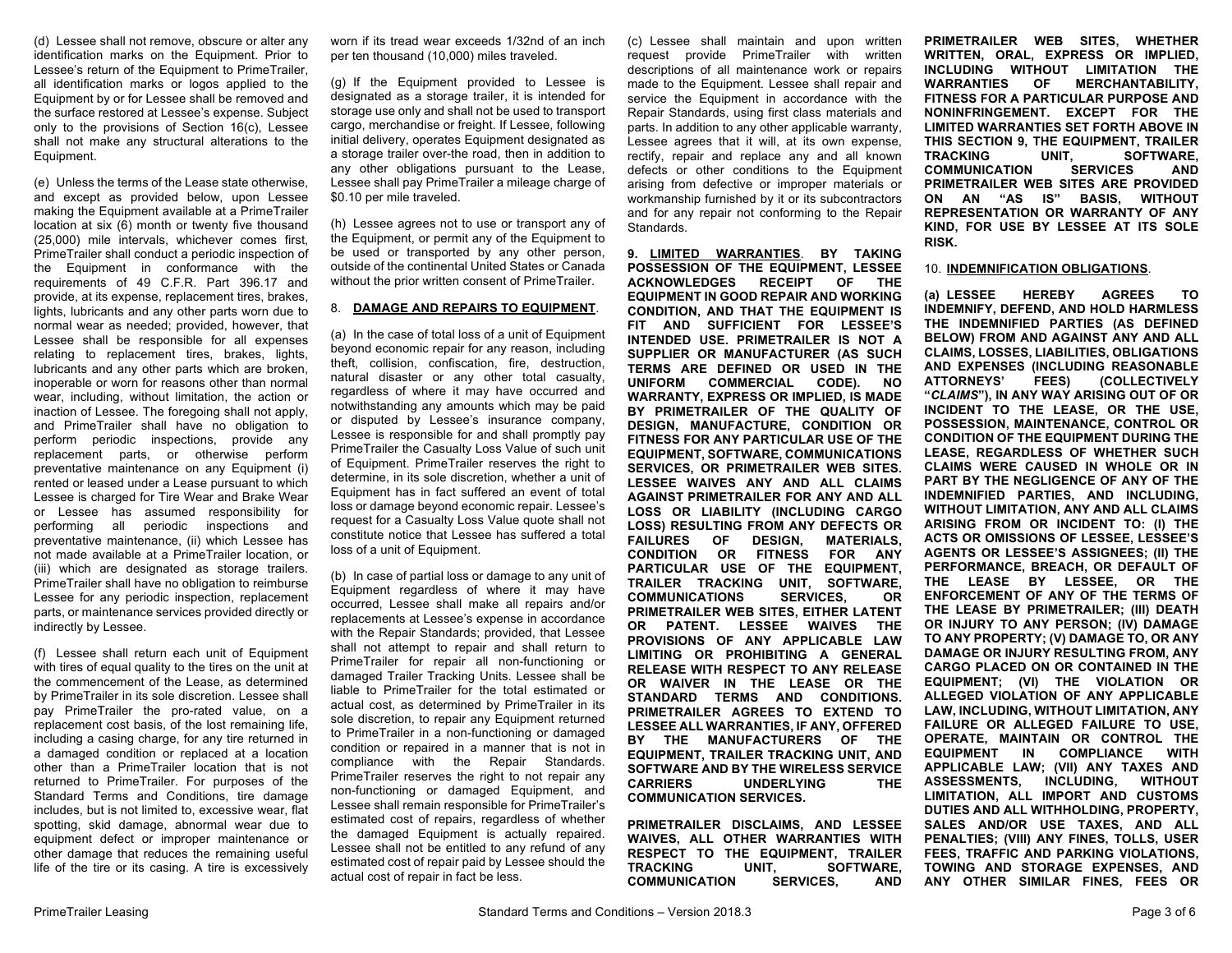**CHARGES; (IX) THE USE OF THE SOFTWARE, COMMUNICATION PRIMETRAILER WEB SITES; AND (X) THE USE, FAILURE TO USE OR INABILITY TO USE THE TRAILER TRACKING UNIT.**

**(b) FOR PURPOSES OF THE STANDARD TERMS AND CONDITIONS, THE TERM "***INDEMNIFIED PARTIES***" SHALL REFER TO PRIMETRAILER, ITS AFFILIATES AND ITS AND THEIR SUCCESSORS, ASSIGNS, EMPLOYEES, OFFICERS, MANAGERS, GENERAL PARTNERS, LICENSORS AND AGENTS.**

**(c) LESSEE SHALL NOT SETTLE OR COMPROMISE ANY CLAIM AGAINST THE INDEMNIFIED WITHOUT LIMITATION, ANY CLAIM FOR WHICH LESSEE HAS ASSUMED THE DEFENSE OF THE INDEMNIFIED PARTIES, WITHOUT THE PRIOR WRITTEN CONSENT OF PRIMETRAILER. LESSEE SHALL REIMBURSE THE INDEMNIFIED PARTIES FOR ANY EXPENSE INCURRED, INCLUDING REASONABLE ATTORNEYS' FEES, TO DEFEND ANY ACTION WHICH LESSEE IS REQUIRED TO DEFEND PURSUANT TO THE STANDARD TERMS AND CONDITIONS. THE PROVISIONS OF THIS SECTION 10 SHALL SURVIVE THE TERMINATION OF THE LEASE.**

11. **LIMITATION OF LIABILITY**. Under no circumstances shall PrimeTrailer be liable for any incidental, indirect, special, consequential, exemplary or punitive damages of any kind arising from or in connection with the Lease, whether or not resulting from the negligence of PrimeTrailer, and including, without limitation, any lost profits, business failure or interruption damages, or any damages associated with lost or damaged cargo. In no event shall PrimeTrailer's total liability to Lessee exceed the amount of rental charges paid by Lessee during the three (3) months preceding the event that gave rise to the claim or action.

### 12. **INSURANCE**.

(a) Minimum levels of insurance covering the Equipment shall be maintained by Lessee, at Lessee's expense, with a licensed insurance carrier with an A.M. Best rating of not less than B+ and shall include:

(i) All risk insurance covering physical loss of or damage to the Equipment from any cause whatsoever. PrimeTrailer shall be named a loss payee;

(ii) Comprehensive Automobile Liability coverage protecting PrimeTrailer from and against all loss and damage it may sustain or suffer because of death or injury to any person, as a result of the use, possession, maintenance or control of the Equipment during the Lease. Coverage must be primary and non-contributory and include minimum limits of \$1 million combined single limit or \$1 million bodily injury and \$250,000 property damage. PrimeTrailer must be shown as an additional insured; and

(iii) Comprehensive General Liability coverage protecting PrimeTrailer from and against all loss and damage it may sustain or suffer because of death or injury to any person, or damage to the property of any person, as a result of the use, possession, maintenance or control of the Equipment during the Lease. Coverage must be primary and non-contributory and include minimum limits of \$1 million general aggregate or \$1 million each occurrence and include contractual liability coverage and/or endorsement. PrimeTrailer must be shown as an additional insured.

(b) Policies of insurance shall be valid and in force until the Equipment is returned to PrimeTrailer. Lessee shall provide PrimeTrailer with certificate(s) of insurance evidencing the required coverages prior to delivery or acceptance of any Equipment and thereafter promptly upon any amendment or renewal of the required coverage. Lessee shall provide PrimeTrailer copies of Lessee's insurance policies for the required coverage promptly upon PrimeTrailer's request. Lessee shall provide PrimeTrailer with thirty (30) days prior written notice of cancellation or material change to Lessee's insurance policies. All deductible limits and self-insured retentions must be acceptable to PrimeTrailer. If requested by PrimeTrailer, Lessee shall file a claim with its insurance carrier for any lost, stolen or damaged units of Equipment. Insolvency or failure by Lessee's insurance carrier to provide coverage for any and all loss, claim, liability or damage arising out of the Lease shall not relieve Lessee of any of its obligations set forth in the Lease. Nothing contained in these insurance requirements is to be construed as limiting the extent of Lessee's liability under the Lease.

13. **SECURITY DEPOSIT**. As a condition precedent to PrimeTrailer entering into the Lease, and as security for the full performance by Lessee of its obligations hereunder, a security deposit in an amount determined by PrimeTrailer, may be required and, if required, shall be delivered to PrimeTrailer by Lessee prior to Lessee taking possession of any Equipment. Such security deposit may be used to offset any amounts due and owing by Lessee to PrimeTrailer pursuant to the Lease. The security deposit, or any balance thereof, if any, shall be returned to Lessee after all of the Equipment leased hereunder has been returned to PrimeTrailer and after deduction of any amounts due and owing by Lessee to PrimeTrailer, including, without limitation, all unpaid Use Charges and any repair or replacement expenses.

14. **LETTER OF CREDIT**. As a condition precedent to PrimeTrailer entering into the Lease, and as security for the full performance by Lessee of its obligations hereunder, Lessee may be required to obtain from a financial institution acceptable to PrimeTrailer an irrevocable letter of credit for the benefit of PrimeTrailer in an amount determined by PrimeTrailer. The letter of credit shall be issued in the form approved by PrimeTrailer. If required, Lessee agrees to maintain such letter of credit in place until all of the Equipment leased hereunder shall have been returned to PrimeTrailer and Lessee shall have fully complied with all of its obligations hereunder, including the payment of all Use Charges, repair or replacement expenses and any other amount due and owing to PrimeTrailer hereunder. In addition, Lessee shall extend the letter of credit or provide a substitute letter of credit acceptable to PrimeTrailer at least thirty (30) days prior to the expiration date of the letter of credit, and failure to do so shall entitle PrimeTrailer to immediately draw down the full amount available under the letter of credit.

15. **ADEQUATE ASSURANCES**. During the term of any Lease, PrimeTrailer may require that Lessee enter into reasonable security arrangements with PrimeTrailer. Such security arrangements may include, but are not limited to, providing a security deposit, letter of credit, or the payment of Estimated Charges sufficient to protect PrimeTrailer from all risk of loss.

### 16. **LAWS, RULES AND REGULATIONS**.

(a) For each unit of Equipment, PrimeTrailer will provide a motor vehicle registration and license plate for registration in a jurisdiction of PrimeTrailer's choosing, together with any required renewals. Lessee shall be solely responsible for all other registrations, licenses, license plates and operating permits that may be required for Lessee to use, possess, operate or control the Equipment during the Lease.

(b) Lessee shall be solely responsible for (i) complying with Applicable Law, including, without limitation, all federal and state anti-pollution and

environmental, transportation compliance, safety and inspection requirements; (ii) any modification required to be made to the Equipment to comply with Applicable Law; and (iii) any fines, tolls, user fees, traffic and parking violations, towing and storage expenses and other similar fines, fees or charges relating to the Equipment during the Lease. PrimeTrailer shall charge Lessee, and Lessee agrees to pay PrimeTrailer, for any fines, tolls, user fees, traffic or parking violations, towing and storage expenses and other fines, fees, penalties or charges relating to the Equipment during the Lease, plus an administrative fee.

(c) Sections 95300-95311 of Title 17 of the California Code of Regulations govern the operation of 53-foot or longer box-type trailers in the State of California (the "*HDV Regulations*"). Lessee is solely responsible for complying with the HDV Regulations, as they may be amended from time to time, in conducting operations in the State of California, including, without limitation, (i) the cost of any modification required to be made to the Equipment to comply with the HDV Regulations; (ii) complying with any reporting obligations under the HDV Regulations associated with the operation of the Equipment in the State of California; and (iii) verifying that any Equipment that Lessee has rented or leased from PrimeTrailer complies with the HDV Regulations prior to the operation of that unit of Equipment in the State of California. Lessee shall not permit Equipment that does not comply with the HDV Regulations to be operated in the State of California. Lessee shall have the right to make modifications to the Equipment to comply with the requirements of the HDV Regulations; provided, however, that (i) any modifications made to install aerodynamic devices on Equipment are made in accordance with the recommendations and standards set by the manufacturer of the aerodynamic device, and (ii) unless otherwise agreed to by PrimeTrailer, Lessee shall be responsible for removing any modifications Lessee makes to the Equipment prior to Lessee's return of the Equipment to PrimeTrailer.

**THE LESSEE OF THIS BOX-TYPE TRAILER UNDERSTANDS THAT WHEN USING A HEAVY-DUTY TRACTOR TO PULL A 53-FOOT OR LONGER BOX-TYPE TRAILER ON A HIGHWAY WITHIN CALIFORNIA, THE BOX-TYPE TRAILER MUST BE COMPLIANT WITH SECTIONS 95300-95311, TITLE 17, CALIFORNIA CODE OF REGULATIONS, AND THAT IT IS THE RESPONSIBILITY OF THE LESSEE TO ENSURE THIS BOX-TYPE TRAILER IS COMPLIANT. THE REGULATIONS MAY REQUIRE THIS TRAILER TO HAVE LOW RESISTANCE TIRES AND**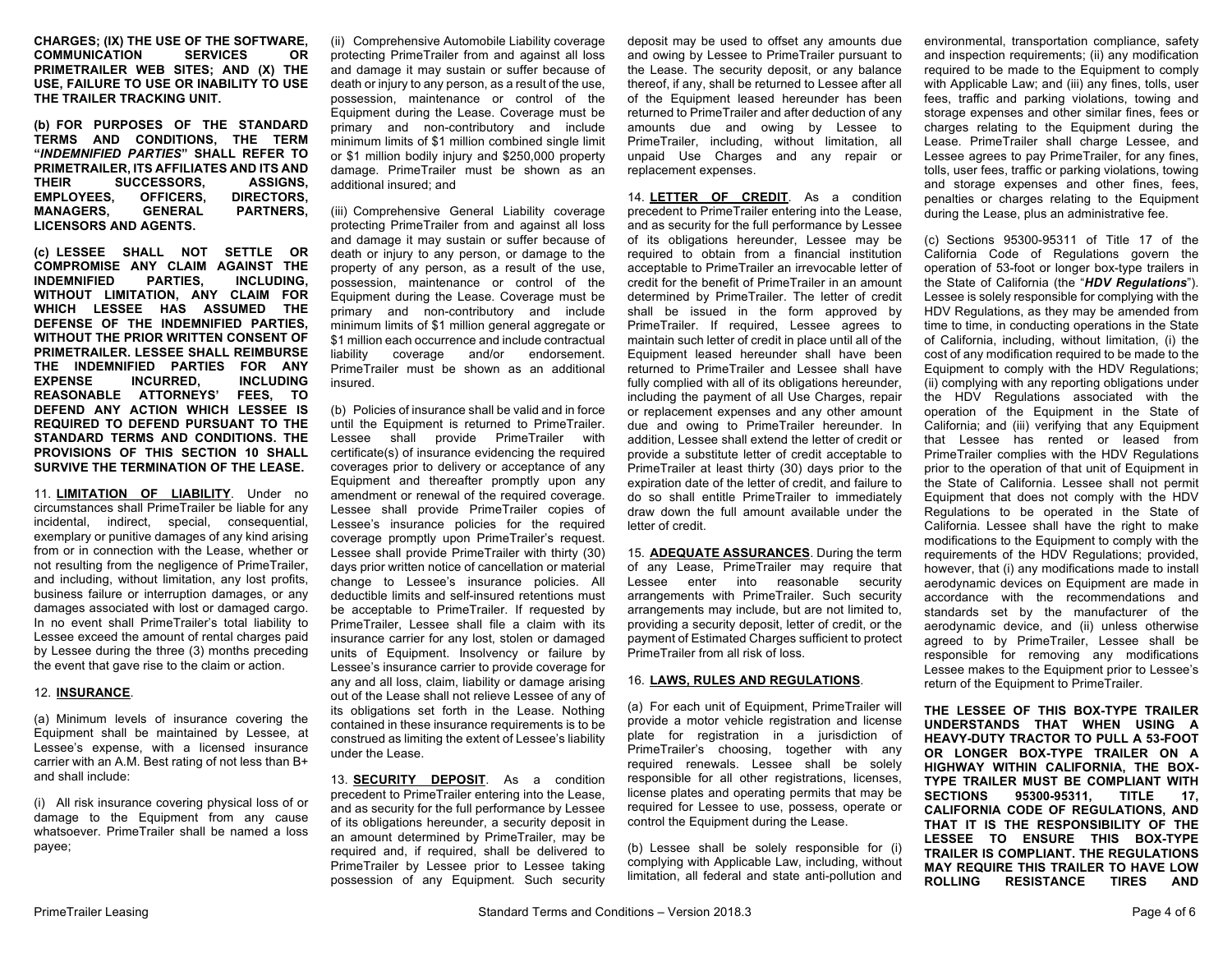#### **AERODYNAMIC TECHNOLOGIES THAT ARE ENVIRONMENTAL AGENCY SMARTWAY VERIFIED TECHNOLOGIES PRIOR TO CURRENT OR FUTURE USE IN CALIFORNIA.**

(d) Section 2477 of Title 13 of the California Code of Regulations governs the operation of refrigerated units of Equipment in the State of California (the "*TRU Regulations*"). It is a violation of the TRU Regulations to operate any refrigerated unit of Equipment in the State of California that does not comply with the TRU Regulations, as they may be amended from time to time. Lessee shall be solely responsible for complying with the TRU Regulations in conducting operations in the State of California, including, without limitation, (i) the cost of any modification required to be made to the Equipment to comply with the TRU Regulations; provided, that Lessee shall obtain PrimeTrailer's approval prior to modifying any Equipment to comply with the TRU Regulations; (ii) complying with any reporting obligations under the TRU Regulations associated with the operation of refrigerated units of Equipment in the State of California; and (iii) verifying that any refrigerated unit of Equipment that Lessee has rented or leased from PrimeTrailer complies with the TRU Regulations prior to the operation of that unit of Equipment in the State of California. Lessee shall not permit a refrigerated unit of Equipment that does not comply with the TRU Regulations to be operated in the State of California.

17. **TAXES**. All taxes and assessments, including without limitation all import and customs duties and all withholding, property, sales and/or use taxes, and all penalties or other charges or fees arising out of or incident to the use, possession or control of the Equipment during the Lease, shall be the responsibility of Lessee. In order to avoid the obligation to remit any applicable withholding, property, sales and/or use tax to PrimeTrailer, Lessee must provide a duly authorized exemption certificate issued by or acceptable to the relevant taxing authority.

18. **ASSIGNMENT & SUCCESSORS**. Lessee shall not assign or sublease any right or interest in the Equipment or the Lease without the prior written consent of PrimeTrailer. PrimeTrailer shall have the right to assign any of its rights or interests in the Equipment or any Lease without obtaining Lessee's consent. An assignment shall be deemed to have occurred if there has been a change in the control of Lessee or Lessee's business, whether by merger, consolidation or reorganization, the sale of a majority of the ownership of Lessee or Lessee's ultimate parent, or a sale, assignment or other transfer of all or

substantially all of Lessee's assets. Lessee may not sublicense, assign, rent, disclose or provide the Software or access to the Communications Services to any third-party. Notwithstanding anything to the contrary contained herein, the Lease and the Standard Terms and Conditions shall inure to the benefit and be binding upon the parties, their heirs, successors, administrators, executors and permitted assigns.

# 19. **LIENS**.

(a) Lessee shall keep the Equipment free from any liens, including, without limitation, mechanics' liens, storage, warehouse or other possessory liens, claims or encumbrances, attachments, rights of others and legal processes ("*Liens*") of creditors of Lessee or any other persons. Lessee shall promptly notify PrimeTrailer upon receipt of notice of any such Liens affecting the Equipment and Lessee shall promptly defend at its own expense PrimeTrailer's title to the Equipment from such Liens.

(b) Notwithstanding the parties' intention and express agreement that the Lease constitutes a valid lease of the Equipment, and solely to protect the rights of PrimeTrailer in the Equipment in the event the Lease is determined by a court of competent jurisdiction to be a conditional sale of and/or financing arrangement as to the Equipment, Lessee hereby pledges, assigns and grants to PrimeTrailer a continuing first priority security interest in and lien upon the Equipment and all proceeds (including proceeds of all insurance policies), which interest and lien shall be cross-collateralized with each and every separate item of Equipment subject to the Lease and related schedules, in order to secure the prompt payment and performance, as and when due, of all of Lessee's obligations, both now existing and hereinafter arising under this Lease. Lessee hereby agrees that PrimeTrailer shall have all rights and remedies of a "secured party" under the Uniform Commercial Code and authorizes PrimeTrailer to cause this Lease and/or any statements or other instruments in respect of this Lease showing the interest of PrimeTrailer in the Equipment (including certificates of title or Uniform Commercial Code financing statements) to be filed or recorded, and grants PrimeTrailer and its agents the right to execute Lessee's name thereto. Lessee also agrees to execute or cause the execution of such additional documents and do such other acts and things, including execution of applications and certificates of title naming PrimeTrailer as a secured party and delivery of same to PrimeTrailer, as PrimeTrailer from time to time requests or deems necessary to establish and maintain a valid and perfected security interest in and lien upon the Equipment. To further secure payment to PrimeTrailer of the obligations owed by Lessee, Lessee agrees that the Equipment subject to the Lease shall be crosscollateralized with the Equipment subject to any other Lease in which Lessee is a lessee.

# 20. **DEFAULT**.

(a) Lessee shall be in default of the Lease (hereafter individually or collectively referred to as a "*Default*"): (i) if Lessee fails to comply with or is in breach of any of the terms or conditions of any Lease, including, without limitation, the retention of the Equipment for the Lease Term or the timely payment of all invoices; (ii) if any third-party credit support, including any guarantor or issuer of a letter of credit, attempts to or does cancel the support or guaranty (or is otherwise in default under such support or guaranty); (iii) if Lessee is in default of any of the terms or conditions of any other agreement with PrimeTrailer; (iv) if Lessee fails to maintain or fails to provide PrimeTrailer with proper evidence of the insurance required by any Lease, or Lessee's insurance is canceled, reduced or lapses; and/or (v) if Lessee becomes insolvent or subject to any voluntary or involuntary bankruptcy or insolvency proceeding (including acquiescence in the appointment of a trustee or receiver, or commencement of any dissolution or liquidation proceeding).

(b) In addition to any rights or remedies available at law or in equity, upon a Default by Lessee, PrimeTrailer shall have the right, at its option and without demand or notice to Lessee, to do any one or more of the following: (i) pay all amounts required to be paid or perform or cause to be performed all obligations required to be performed by Lessee under the Lease and charge Lessee as additional rent the amount paid or the reasonable value of the services performed therefore together with interest thereon at the rate described in Section 6 hereof; (ii) declare the entire balance of the remaining payments under the Lease immediately due and payable by acceleration and recover such amount as liquidated damages, the reasonableness of such damages being acknowledged and agreed to by Lessee; (iii) take immediate possession of all outstanding Equipment; (iv) immediately terminate Lessee's access to the Communication Services; (v) terminate the Lease (whereupon the terms and conditions shall continue to apply to the Equipment then in the possession or control of Lessee until its return); (vi) calculate and require Lessee to pay any collection costs incurred in recovery of any sums due or repossession of any Equipment including, without limitation, reasonable attorneys' fees; (vii) calculate and recover from Lessee any

lost profits and damages as a "Lost Volume Seller" and/or "Lost Volume Lessor" (as those terms are defined and used in the Uniform Commercial Code) that PrimeTrailer would have generated had the Lease not been prematurely cancelled; (viii) calculate and recover from Lessee any costs to transport and store the Equipment throughout the remainder of the Lease Term; and (ix) set-off and apply any amounts owing by PrimeTrailer to or for the account of Lessee against any amounts owing by Lessee to or for the account of PrimeTrailer, including, without limitation, any deposits, accruals, prepayments, overpayments, Estimated Charges, fees or otherwise. Lessee acknowledges and agrees that PrimeTrailer is under no duty to mitigate damages resulting from Lessee's Default.

# 21. **REPOSSESSION**.

(a) In the event of Lessee's Default, and upon demand of PrimeTrailer, Lessee shall immediately return all Equipment to PrimeTrailer. If Lessee fails or refuses to immediately return all Equipment after demand by PrimeTrailer, PrimeTrailer shall have the right to enter upon any premises where the Equipment is located and take immediate possession of, and at Lessee's expense remove, the Equipment. If PrimeTrailer takes possession of the Equipment with property contained in, upon or attached to the Equipment, PrimeTrailer may take possession of such property and hold it in storage for the account at the expense of Lessee and, upon thirty (30) days advance written notice to Lessee, dispose of such property in a commercially reasonable manner with no further liability. Lessee expressly waives the benefits of any Applicable Law, now or hereafter enacted, exempting any leased property from replevin, distraint, levy or sale in any legal proceeding taken by PrimeTrailer to enforce any right under the Lease.

(b) Lessee acknowledges and agrees that in the event of Lessee's Default, (i) PrimeTrailer will be in danger of losing its Equipment unless immediate possession of the Equipment is obtained because PrimeTrailer's Equipment is movable and readily marketable; and (ii) PrimeTrailer will not have an adequate remedy at law to protect its rights in its unreturned Equipment. Therefore, Lessee agrees that in the event of Lessee's Default, PrimeTrailer shall have the right, without prejudice to any other rights and remedies otherwise available to PrimeTrailer at law or in equity, to obtain injunctive relief in order to prevent the continued use of the Equipment by Lessee and to require Lessee to immediately deliver possession of the Equipment to PrimeTrailer.